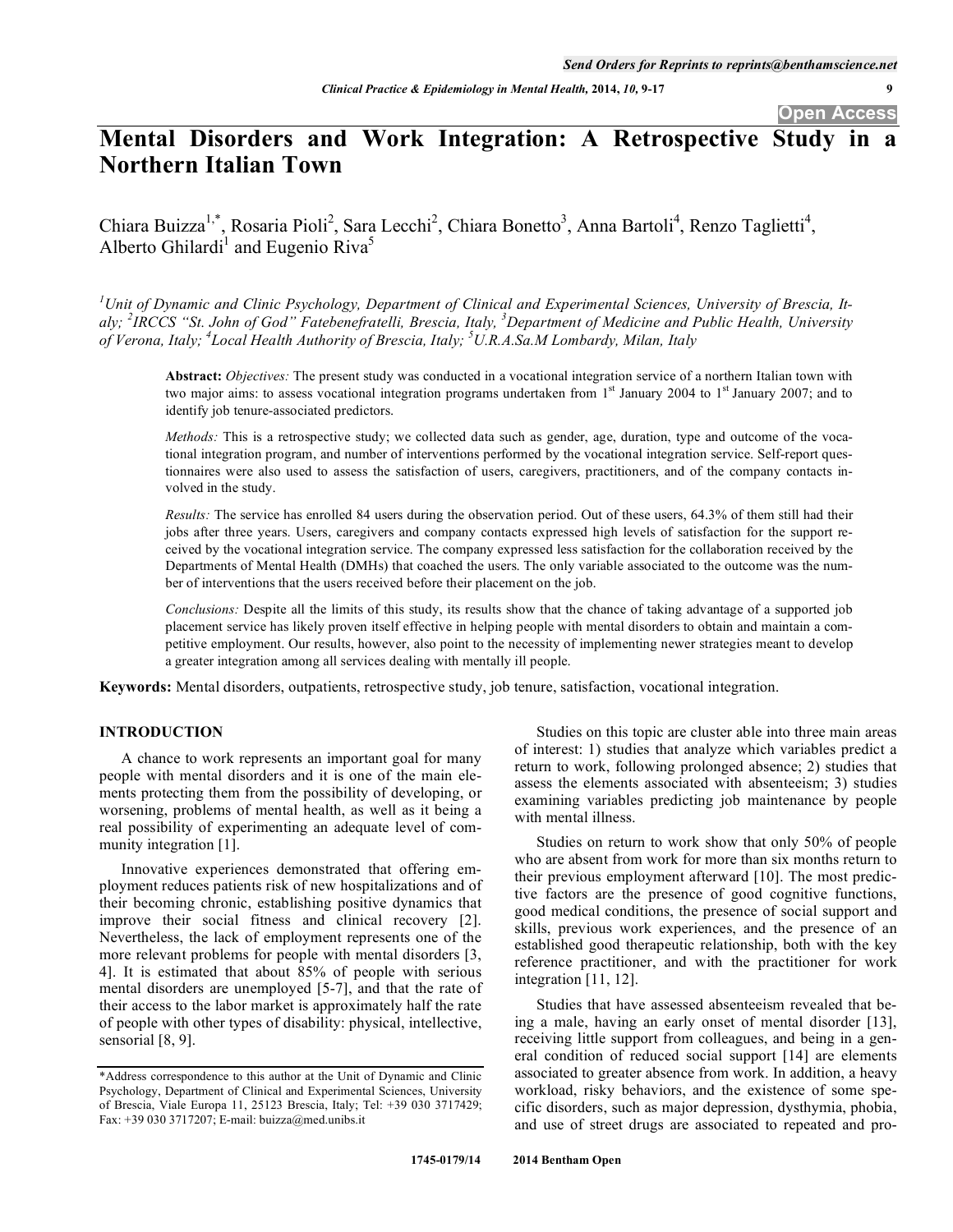#### **10** *Clinical Practice & Epidemiology in Mental Health, 2014, Volume 10 Buizza et al.* **<b>***Buizza et al. Buizza et al.*

longed absences from work [15]. Moreover, these studies have highlighted that returning to work after six months was predictive of a subsequent decline of depressive symptoms.

Studies that have assessed job maintenance by people with mental illness have shown that about 70% of those participating to a program such as *Individual Placement and Support* (IPS) keep their work longer over time [16, 17]. The IPS model was developed to provide supported employment services to people with severe mental disorders. IPS used a team approach to integrate mental health and vocational services. Mental health centers hired employment specialists who, in order to ensure coordinated services, directly joined the participating clinical teams. Rather than providing preemployment assessment and training for job-related activities, IPS employment specialists began helping their patients to find a job immediately and, after having secured their employment, they trained them and followed-along as needed. IPS employment specialists assumed that their patients would have learnt job skills and made-up their minds about their work preferences, whilst on the job, rather than through pre-employment counselling and training [18].

A longitudinal study, based on an IPS that studied a cohort of people for ten years, demonstrated that most people were still working at follow-up and that about one third of them had been on the job for at least five years, whenever working part-time jobs, and that they were competitively paid [19]. A further study, which assessed the state of occupation after 8-12 years, showed that all the subjects involved were still working at follow-up time: 82% were in a competitive job, whilst 71% of them had worked for more than half of the follow-up years taken into consideration [20]. The most predictive variables were symptoms remission, having had previous work experiences and experimenting a good level of work satisfaction. Another study, carried out on patients with psychotic disorders, showed that having a specialist assigned to the patient work place predicts maintenance time in a competitive job at the 24 months follow-up [21].

All studies reported above show that the presence of previous work experience and higher cognitive levels of memory, attention, and executive functions are associated with a greater number of working hours and higher payoff. On the contrary, cognitive impairment is associated with the need of greater support at the workplace and with the request for more contacts with the mental health care providers.

Other studies, carried out on patients with psychosis, show that coping skills and social support are more important for the management of their illness than for facing any other problem at their workplace. Conversely, the latter mostly benefit by supporting company staff and by colleagues sympathetic to mental health problems of their peers [22].

In another study, which investigated the working reality of people with schizophrenia in UK, France and Germany it emerged that the probability of having and keeping a job is associated with factors such as: younger age, higher education, reduced symptoms prevalence, and family life. Conversely, the probability of being employed is hampered by disorder chronicity, early onset, substance abuse [7], and receiving supplementary incomes, linked, or not, to any disability [23, 24].

Beyond the above-mentioned ones, there are further causes, not always due to mental health problems, or any other characteristics of the work environment, which limit occupational projects and which are. The Italian condition is likely mainly characterized by insufficient integration among care programs, mental health rehabilitation services and the employment ones. On stage, there is also: a poor support, by psychiatric services, toward individual work integration, likely due to the absence of a specific culture in this area; the lack of specific resources for work-related projects; the lack of systematic assessment procedures of the existing vocational integration programs, which precludes the possibility of meaningful comparison in scientific studies; the poor competence of the psychiatric services in the work rehabilitation fields and the workforce shortage of the functional and multidisciplinary teams specialized in this field.

All the above address the problem of disciplinary integration and the consideration that rehabilitative approaches and their response patterns at work are neither univocal, nor definitive present themselves today [25]. Their heterogeneity influences the clinical practice, which in Italy is not always clearly defined. Data are lacking on both the outcomes of the vocational placement services and on the professional and organizational models at work in this field of Italian society.

This is a retrospective study, conducted at vocational integration service of a town in northern Italy; it had two major aims: a) to assess programs for vocational integration active from  $1<sup>st</sup>$  January 2004 to  $1<sup>st</sup>$  January 2007; b) to identify job tenure-associated predictors. We hope that the results of this study could help implementing new strategies and promote a reflection on the development of good standard procedures to improve joint ventures on vocational integration between mental health services and the public and private/social employment-dedicated activities.

#### **MATERIALS AND METHODS**

#### **Sample**

The study was carried out on all users with mental disorders of a vocational placement service by the Working Integration Unit (WIU) of the Local Health Authority of Brescia. The costs of the service were covered by the Lombardy Region. The period of reference goes from  $1<sup>st</sup>$  January 2004 to  $1<sup>st</sup>$  January 2007.

#### **The Working Integration Unit (WIU)**

This Unit carries out second level activities on users, compared to the overall rehabilitative project carried out by the Department of Mental Health (DMHs). Successful completion of a vocational placement program requires three steps: assessment, job search, and coaching.

#### *Assessment*

The WIU team is composed of psychologists and educators. The 'interview' is the principal tool used in this setting and it is aimed at gathering personal and work history, desires, and motivations of people with mental disabilities addressed there by mental health services. Following the outcomes of these assessments, a vocational placement program is developed, trying to fit user's job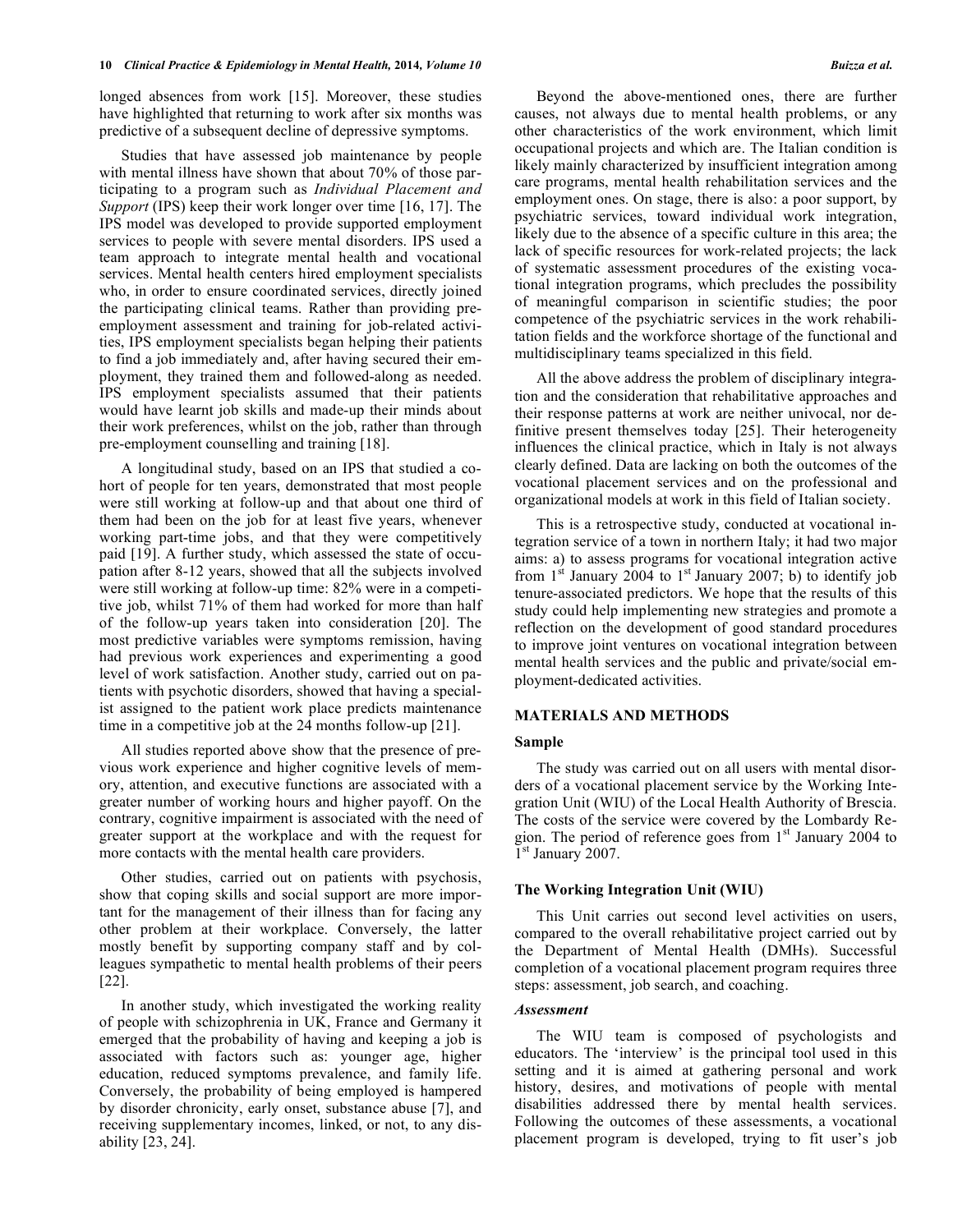preferences and to find out a work environment characterized by availability and elasticity.

#### *Job Search*

During this phase, an evaluation of the required tasks and of the user characteristics is performed. As soon as a job compatible with the user characteristics is found, a curriculum vitae of the candidate worker is sent to the potential employer. The potential employer is also informed about the vocational placement program that should be pursued (internship, placement internship, direct employment). If the potential employer agrees with the proposal, the potential new employee accompanied by his/her tutor, is introduced to the former. The potential employer is never explicitly informed about the mental disorders of the to-be-hired patient, whilst these are introduced using more easily understood words, that will be chosen also to be more job-related and stressing the skills and the limits of the potential new worker. During this first meeting with the potential new employer, he/she will also be offered the opportunity to clarify doubts and misgivings about the concept of psychic disability. If the introduction will have satisfied both potential partners, targets, times and instruments necessary to the fulfilment of a successful employment will be jointly assessed.

Usually, an internship is the preferred tool apt to mediate between corporate demands of the employer and patient needs.

There are two different internship varieties:

- *internship* (DM 142/98) is aimed at the assessment of working skills, at the promotion of abilities and at training specific tasks; it is directed at users who present a favorable prognosis about their employment;
- *placement internship* (Art. 11, Law 68/99) is aimed at the improvement of working places, at the acquisition of self-organizational skills and at training specific tasks that will prove their worth whenever the candidate will be employed. This training is meant for those job candidates who have already completed an internship and will likely successfully complete their employment.

Conversely, the 'Direct employment' is geared towards users who are already able to obtain the competitive job directly, following the principles of the IPS model.

#### *Coaching*

During this phase, the educator will accompany his/her patient, while being on the job. The educator duty is mediating between corporate demands and patient needs. Moreover, the educator will, mediate/communicate with anyone who, besides his/her role, can help achieving the goals foreseen by the vocational placement program. This sidestepping takes place with different times and models for any different user. In addition, any different user is supported by a corporate tutor whose role is teaching him/her some job-necessary skills. Periodically, some check-up meetings are hold that are participated by, both, the employer and the vocational placement service.

#### **Italian Labor Laws for People with Disability**

In Italy, there is a law establishing norms concerning job rights of disabled people (Law 68/99). This law is meant to improve vocational employment of disabled people, through supporting services and targeted placement. According to article 2 of Legislative Decree, n° 509, enacted by the Italian Ministry of Health, on November 23, 1988, borrowing from the *International Classification of Impairments,* developed by WHO, *'disabled people'* are considered persons with physical, mental, sensorial, or intellectual impairment, resulting in a reduction of working capacity greater than 45%.

According to the above mentioned law, Companies employing from 15 to 35 workers, are compelled to hire at least 1 disabled worker, whilst companies whose number of employees range from 36 to 50, have to hire at least 2 disabled workers. Finally, companies with more than 50 employees have to employ at least 7% of their work force from disabled people cohorts.

*Disadvantaged people* are, instead, all those who belong to the following categories: physically and/or sensorial disabled previous patients from psychiatric institutes; subjects undergoing psychiatric treatment; drug-addicts; alcoholics; minors of working age with family difficulties; people with sentences alternative to detention in specific situations provided by Italian law. Moreover, *'Disadvantaged person'* is also considered anyone who belong to specific categories labeled accordingly by any Ministry decree. *Disadvantaged people* are often employed by so-called "*social cooperatives*" where they work at different chores (agricultural, industrial, commercial or part of the third sector), according to a specific Italian law enacted in 1991. According to this law, disadvantaged people should be at least 30% of the social cooperatives workforce. Users working in a social cooperative are usually considered having a competitive employment. As in other studies [26], criteria for competitive employment included: pay at minimum wage, or higher, employment in a mainstream integrated setting, the job not having been specifically set-up for mental health patients, and it being held independently (i.e., not controlled by a service agency).

#### **Instruments**

The assessment of the characteristics of the vocational integration program(s) was attained through an ad hoc instrument. This collected data such as gender, age, duration and category of the program received (internship, placement internship, direct employment), outcome of program (interruption, passage to placement internship, employment), number of interventions received by the practitioners of the WIU, monitoring on the work place, company assessment, individual and group assistance.

A self-assessment questionnaire was also used to assess the level of satisfaction of users, caregivers, practitioners of the WIU, and company contacts.

The questionnaires provide answers, assessed by a 5 points Likert scale (where 1 corresponds to completely dissatisfied and 5 to completely satisfied), or open spaces to leave comments.

#### **Statistical Analysis**

Statistical association between categorical variables were assessed through Chi-square tests, or Fisher's exact probabil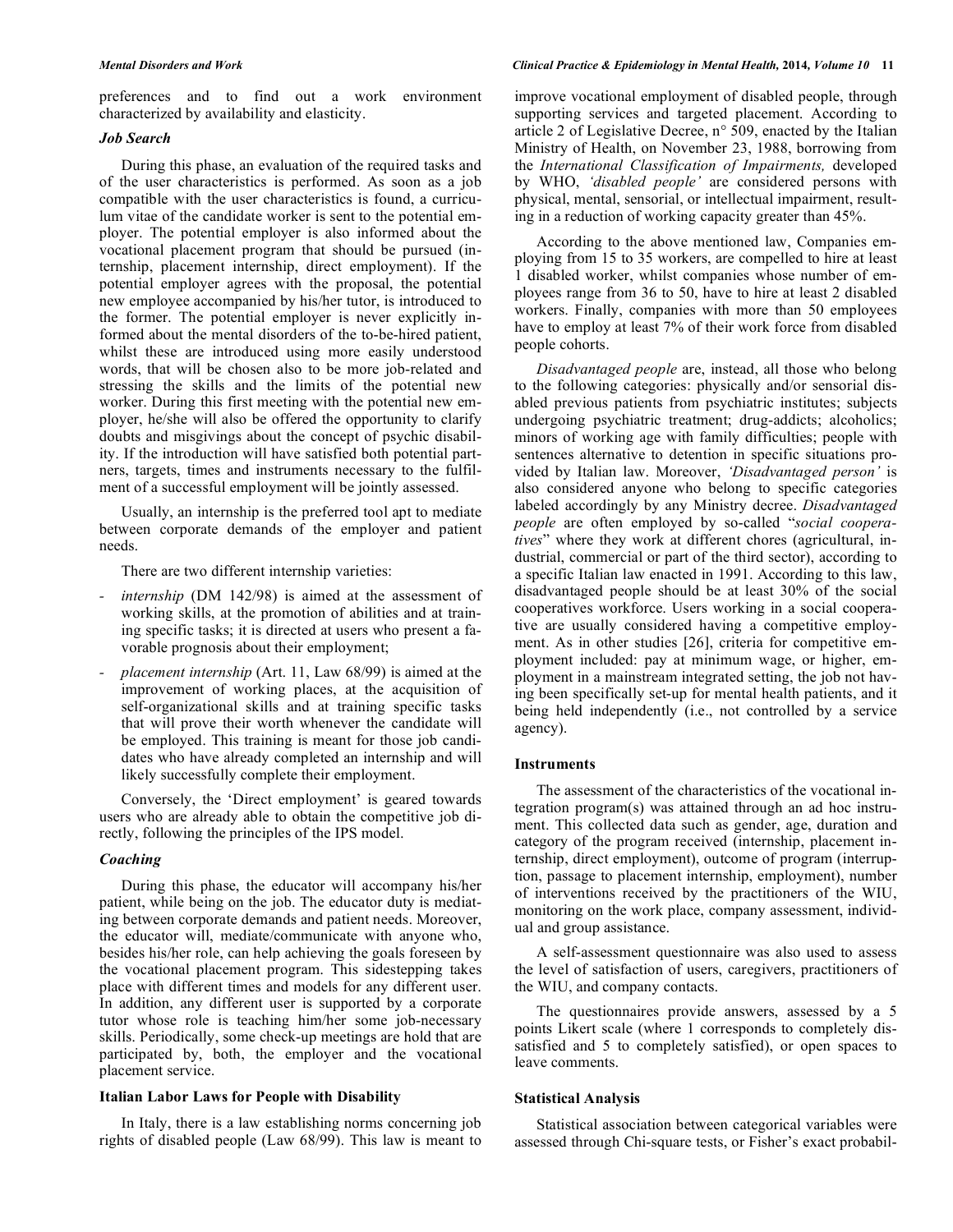ity ones, whenever at least one of the expected frequencies was smaller than 5. Differences between the means of continuous variables were assessed using ANOVAs. Instead, correlations between continuous variables were computed using Pearson's correlation coefficients. All test were twotailed and the probability of a type I error was set as p<0.05.

Stepwise multivariate logistic regression were used to fit the effect(s) of a set of independent variables on the outcome of interest (positive versus negative). As *positive outcome*, we refer to a condition of job maintenance at January  $1<sup>st</sup>$ 2007; and a *negative outcome* is instead an employment loss before the just mentioned date.

All analyses were performed using either the SPSS 14.0, or the Stata 8.0 statistical package for Windows.

#### **RESULTS**

#### **Characteristics of the Users**

All the 84 users who had access to the service from January  $1<sup>st</sup>$  2004 to January  $1<sup>st</sup>$  2007 were considered in the retrospective study. Sixty-nine percent of them were male, and their average age was  $37.6$  years (SD = 8.2; range: 21-58). Eighty-one percent of the individuals in the sample were disabled and 19% of them were in a disadvantaged condition according to Italian Laws.

According to the ICD-10, 48.1% of patients suffered from psychosis, 20.8% from mood disorders, 19.5% from personality disorders, and 5.2% from anxiety disorders. Only 6.5% presented comorbidity. The diagnoses were made by the treating clinicians of the Mental Health Service, who then sent the patients to the WIU.

#### **Type and Duration of the Vocational Integration Programs**

During the period taken into consideration, the 84 users entered 128 work programs overall, whose 77 were direct employments, 37 were placement internships, and 14 were internships. Out of these 84 users, 47 of them entered one program, 30 of them entered two programs, whilst 7 of them participated to three programs (Table **1**).

#### **Users' Outcome**

In January 2007, 54 (64.3%) users were still employed: 34 of them worked in companies, whilst 20 more worked in social cooperatives. Almost half of the patients (48.2%) suffered from psychosis, 24.1% from mood disorders, 20.3% from personality disorders, 3.7% from anxiety disorders, and 3.7% from personality disorders in comorbidity with substance abuse.

Of the 29 users who experienced a negative outcome, 14 were working in companies and 15 in social cooperatives, 1 user died. In 26 cases, the main cause of the unfavorable outcome was the decision of quitting the job by the user: himself/herself. In 69.2% of cases, the patient interrupted his/her job experience because of a relapse, worsening his/her psychopathological conditions that had become incompatible with committing to a job afterward. Finally, 30.8% of users interrupted their job experience because of a variety of other reasons, e.g., because they moved to another city, or because they experienced their work as unsuitable, or too difficult. Just in 3 cases, the decision to terminate the work experience, or to overlook the renewal of the contract, was taken by the employer.

|                             | N  | <b>Duration in months</b><br>Average (sd)<br>Median; range |
|-----------------------------|----|------------------------------------------------------------|
| Internship $(N=14)$         |    |                                                            |
| Social cooperative          | 9  | 6.2(3.5)                                                   |
| Company                     | 5  | $6.0; 1-14$                                                |
| Placement Internship (N=37) |    |                                                            |
| Social cooperative          | 12 | 3.5(2.0)                                                   |
| Company                     | 25 | $3.0; 1-11$                                                |
| Direct Employment (N=77)    |    |                                                            |
| Social cooperative          | 33 | 9.1(7.0)                                                   |
| Company                     | 44 | $7.0:0-24$                                                 |

#### **Table 1. Type and Duration of the Vocational Integration Program (N=128)**

#### **Number of Interventions Received**

No statistically significant differences were found between those users who had had positive outcomes and the ones who had had a negative one on the total number of interventions that they had received by the practitioners of the WIU, before and after the work placement.

Equally, no statistically significant differences were found between the two groups of users (positive *versus* negative outcome) compared to the overall number of interventions received before the work placement, stratified by type. The only exceptions were the number of phone calls made to the patient ( $p = .009$ ) and the number of phone calls made to the company  $(p= .001)$ , that, in both cases, are higher in patients who had a negative outcome.

Finally, even for what concerns the comparison between overall number of interventions, received after the work placement in the company or in the social cooperative, there are no statistically significant differences between the two groups. If the interventions, stratified by type, are taken into consideration, a greater number of review meetings in the company was observed in the group of users who had a positive outcome  $(p= .033)$ .

#### **Satisfaction of the Users**

Sixty-six questionnaires were collected: 69.7% of those who filled in the questionnaire were males, the average age was 38 years ( $SD = 8$ ; range: 21-56). Almost half of the users (47.5%) suffered from psychosis, 21.3% from mood disorders, 4.9% from anxiety disorders, 21.3% from personality disorders and 4.9% from mood disorders in comorbidity with personality disorders. Of these, 66 users (45.5%) worked in social cooperatives. The outcome in January 2007 was unfavorable for half of them.

The area in which the users expressed their greater level of satisfaction was the support received by the providers of the WIU, followed by the collaboration received from colleagues in the workplace (Table **2**).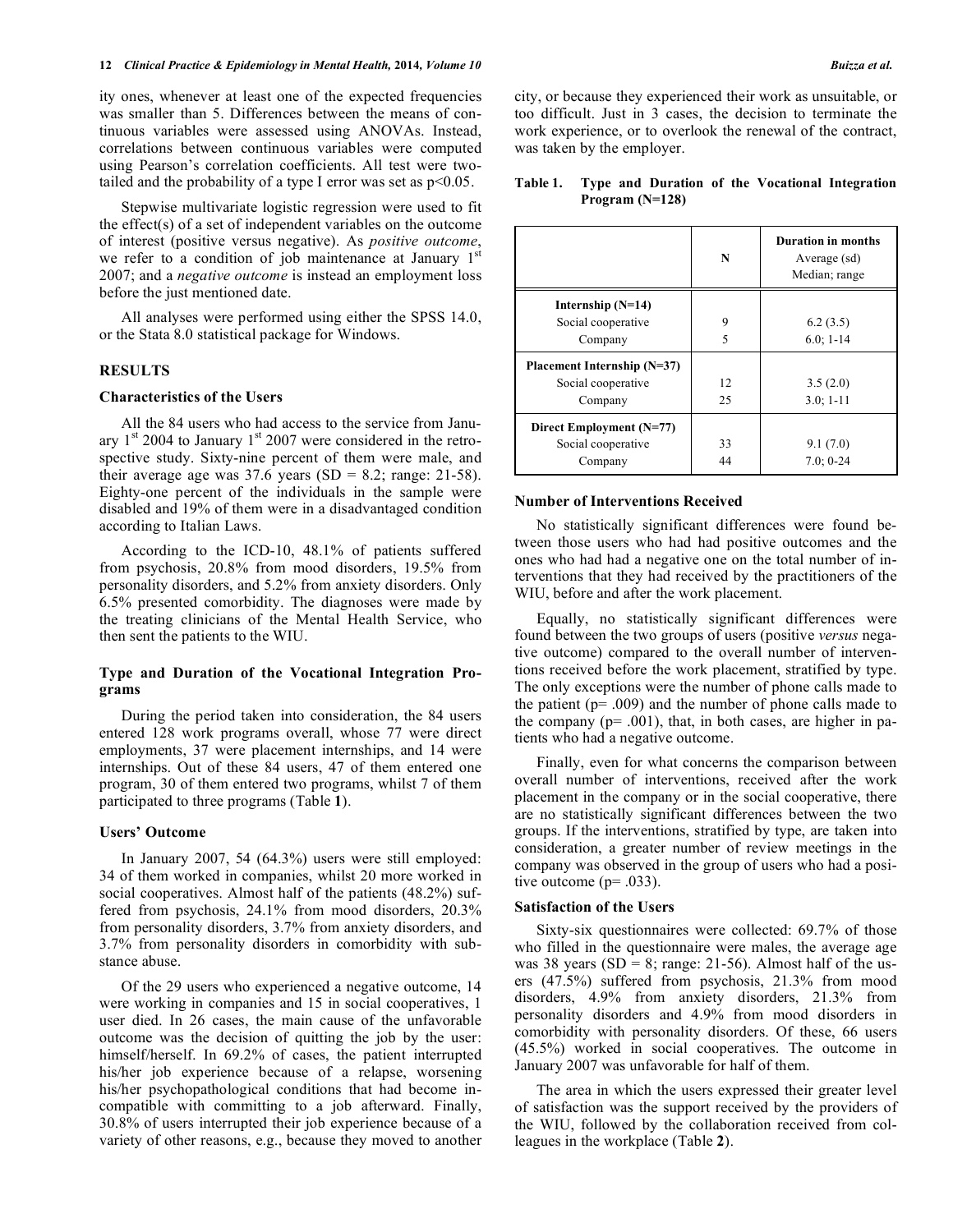#### **Table 2. Satisfaction of the Users (N=66)**

| <b>Overall Satisfaction</b><br>Average (sd)  | 4.03(0.89) |
|----------------------------------------------|------------|
| <b>Actual work</b>                           |            |
| Totally unsatisfied                          | 6.1%       |
| Ouite unsatisfied                            | 7.6%       |
| Partially satisfied                          | 16.7%      |
| Quite satisfied                              | 36.4%      |
| Totally satisfied                            | 33.3%      |
| Average (sd)                                 | 3.83(1.16) |
| <b>Support received by WIU practitioners</b> |            |
| Totally unsatisfied                          | 1.5%       |
| Quite unsatisfied                            | 1.5%       |
| Partially satisfied                          | 10.6%      |
| <b>Ouite</b> satisfied                       | 24.2%      |
| Totally satisfied                            | 62.1%      |
| Average (sd)                                 | 4.44(0.86) |
| <b>Collaboration received by colleagues</b>  |            |
| Totally unsatisfied                          | 6.1%       |
| Quite unsatisfied                            | 9.1%       |
| Partially satisfied                          | 18.2%      |
| Quite satisfied                              | 30.3%      |
| Totally satisfied                            | 36.4%      |
| Average (sd)                                 | 3.82(1.20) |

#### **Satisfaction of the Company Contacts**

Fifty-eight questionnaires were collected: 66.7% were filled in by males, with an average age of 43 years  $(SD = 8)$ ; range: 28-64).

Overall, the company contacts expressed a high level of satisfaction (Table **3**). Specifically, the areas of their main satisfaction were the information received by the practitioners of the WIU, their collaboration and the timeliness of their interventions in the moments of difficulty and, finally, their own involvement in the vocational placement.

#### **Satisfaction of the Caregivers**

Forty-two questionnaires were collected from individuals who were 31% males, and who were 54 years old, on average (SD = 15; range:  $20-86$ ). Almost half of the caregivers (52.4%) were parents, whilst 9.5% were brothers, or sisters, 11.9% were spouses, or companions, 7.1% were son/daughter, 16.7% were different relatives, and, eventually, just 2.4% were friends.

The caregivers scored their highest levels of satisfaction on the support that their family members had received by the

#### *Mental Disorders and Work Clinical Practice & Epidemiology in Mental Health,* **2014***, Volume 10* **13**

practitioner of the WIU; soon after, there was the work by their family members, followed by the collaboration that they had received from their colleagues at work (Table **4**).

| Table 3. | Satisfaction of the Company Contacts (N=58) |  |  |  |  |
|----------|---------------------------------------------|--|--|--|--|
|----------|---------------------------------------------|--|--|--|--|

| <b>Overall Satisfaction</b><br>Average (sd)                           | 4.54(0.44) |  |
|-----------------------------------------------------------------------|------------|--|
| <b>Collaboration received by WIU</b><br>practitioners                 |            |  |
| Totally unsatisfied                                                   | $0.0\%$    |  |
| Quite unsatisfied                                                     | $0.0\%$    |  |
| Partially satisfied                                                   | 1.7%       |  |
| Quite satisfied                                                       | 39.7%      |  |
| Totally satisfied                                                     | 58.6%      |  |
| Average (sd)                                                          | 4.57(0.53) |  |
| <b>Usefulness of the information received</b><br>by WIU practitioners |            |  |
| Totally unsatisfied                                                   | $0.0\%$    |  |
| Quite unsatisfied                                                     | $0.0\%$    |  |
| Partially satisfied                                                   | $0.0\%$    |  |
| Quite satisfied                                                       | 44.8%      |  |
| Totally satisfied                                                     | 55.2%      |  |
| Average (sd)                                                          | 4.55(0.50) |  |
| Timeliness of the interventions received<br>by WIU practitioners      |            |  |
| Totally unsatisfied                                                   | $0.0\%$    |  |
| Quite unsatisfied                                                     | $0.0\%$    |  |
| Partially satisfied                                                   | 1.7%       |  |
| Quite satisfied                                                       | 27.6%      |  |
| Totally satisfied                                                     | 70.7%      |  |
| Average (sd)                                                          | 4.69(0.50) |  |
| Own involvement in the vocational<br>placement                        |            |  |
| Totally unsatisfied                                                   | $0.0\%$    |  |
| Quite unsatisfied                                                     | 3.4%       |  |
| Partially satisfied                                                   | 8.6%       |  |
| Quite satisfied                                                       | 37.9%      |  |
| Totally satisfied                                                     | 50.0%      |  |
| Average (sd)                                                          | 4.34(0.78) |  |

#### **Satisfaction of the WIU Practitioners**

Eighty-four questionnaires were collected. The people who completed them were 84.5% female and their average age was 40 years  $(SD = 2$ ; range: 35-47).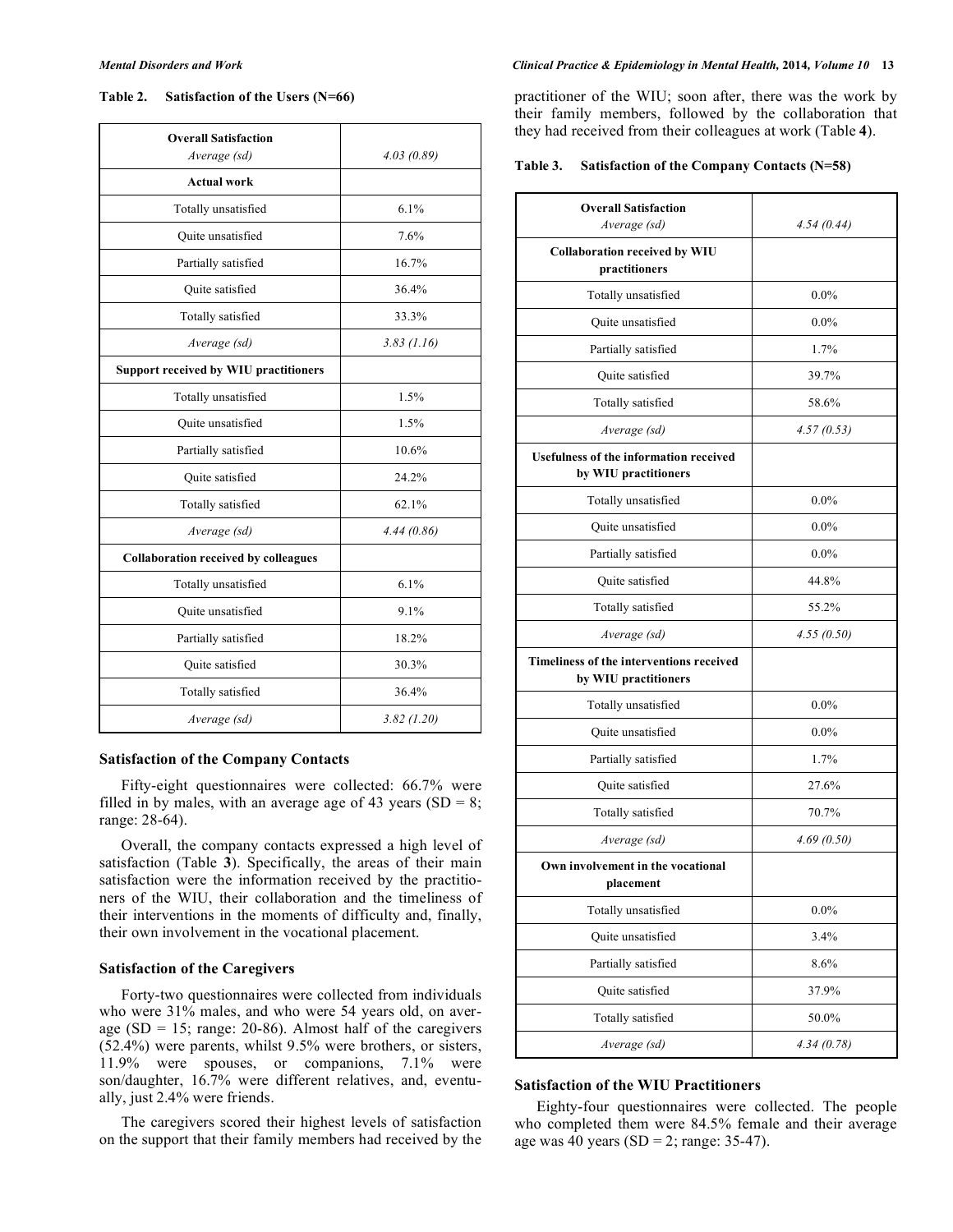#### **Table 4. Satisfaction of the Caregivers (N=42)**

| <b>Overall Satisfaction</b><br>Average (sd)                             | 3.78(1.01) |  |
|-------------------------------------------------------------------------|------------|--|
| Actual work by their family member                                      |            |  |
| Totally unsatisfied                                                     | 7.1%       |  |
| Quite unsatisfied                                                       | 4.8%       |  |
| Partially satisfied                                                     | 19.0%      |  |
| <b>Ouite</b> satisfied                                                  | 45.2%      |  |
| Totally satisfied                                                       | 23.8%      |  |
| Average (sd)                                                            | 3.74(1.11) |  |
| Support that their family member<br>received from WIU practitioners     |            |  |
| Totally unsatisfied                                                     | 4.8%       |  |
| Quite unsatisfied                                                       | 4.8%       |  |
| Partially satisfied                                                     | 9.5%       |  |
| Quite satisfied                                                         | 33.3%      |  |
| Totally satisfied                                                       | 47.6%      |  |
| Average (sd)                                                            | 4.14(1.09) |  |
| <b>Collaboration that their family member</b><br>received by colleagues |            |  |
| Totally unsatisfied                                                     | 9.5%       |  |
| Quite unsatisfied                                                       | 11.9%      |  |
| Partially satisfied                                                     | 23.8%      |  |
| Quite satisfied                                                         | 31.0%      |  |
| Totally satisfied                                                       | 23.8%      |  |
| Average (sd)                                                            | 3.45(1.31) |  |

The area of interest that the practitioners expressed their greater level of satisfaction was the collaboration with the employers, followed by the collaboration with the users themselves during their vocational integration. The area of interest about which the practitioners felt the most dissatisfaction was the collaboration received by the dispatching mental health services (Table **5**).

### **Association Between Program Outcome and Level of Satisfaction**

In Table **6** are reported the outcomes of the comparisons between the average levels of satisfaction of users, caregivers, practitioners, and company contacts nested within the two possible program outcomes (*positive* versus *negative*). All the subjects involved in the study showed higher satisfaction levels in the event of positive outcome  $(p<0.05)$ .

#### **Outcome Predictors**

The independent variables in the model of multivariate logistic regression that were used trying to predict users' job maintenance (positive versus negative outcomes) are gender, age, diagnosis, total number of interventions received before and after employment in a company, or social cooperative.

The only variable significantly associated with the positive outcome was the total number of interventions received before job placement (RR = .963; 95% CI 0.928-0.999; p = .046). As the RR is just below 1, this result indicates a very weak negative association with a positive outcome, i.e., job maintenance resulted weakly associated to a smaller number of interventions received by program users before their placement in a company, or in a social cooperative.

| Table 5. |  | Satisfaction of the WIU Practitioners (N=84) |  |
|----------|--|----------------------------------------------|--|
|          |  |                                              |  |

| <b>Overall Satisfaction</b><br>Average (sd)                         | 3.84(0.64)  |  |
|---------------------------------------------------------------------|-------------|--|
| <b>Collaboration with the employers</b>                             |             |  |
| Totally unsatisfied                                                 | 1.2%        |  |
| Quite unsatisfied                                                   | 1.2%        |  |
| Partially satisfied                                                 | 23.8%       |  |
| <b>Ouite</b> satisfied                                              | 42.9%       |  |
| Totally satisfied                                                   | 31.0%       |  |
| Average (sd)                                                        | 4.01(0.84)  |  |
| <b>Collaboration with the colleagues</b>                            |             |  |
| Totally unsatisfied                                                 | 1.2%        |  |
| Quite unsatisfied                                                   | $6.0\%$     |  |
| Partially satisfied                                                 | 17.9%       |  |
| Quite satisfied                                                     | 28.6%       |  |
| Totally satisfied                                                   | 46.4%       |  |
| Average (sd)                                                        | 4.13 (0.99) |  |
| Collaboration received by the dispatching<br>mental health services |             |  |
| Totally unsatisfied                                                 | 6.0%        |  |
| <b>Ouite</b> unsatisfied                                            | 21.4%       |  |
| Partially satisfied                                                 | 36.9%       |  |
| Quite satisfied                                                     | 22.6%       |  |
| Totally satisfied                                                   | 13.1%       |  |
| Average (sd)                                                        | 3.15(1.09)  |  |
| Collaboration of the user in his/her<br>vocational placement        |             |  |
| Totally unsatisfied                                                 | $0.0\%$     |  |
| Quite unsatisfied                                                   | 4.8%        |  |
| Partially satisfied                                                 | 23.8%       |  |
| Quite satisfied                                                     | 34.5%       |  |
| Totally satisfied                                                   | 36.9%       |  |
| Average (sd)                                                        | 4.04(0.90)  |  |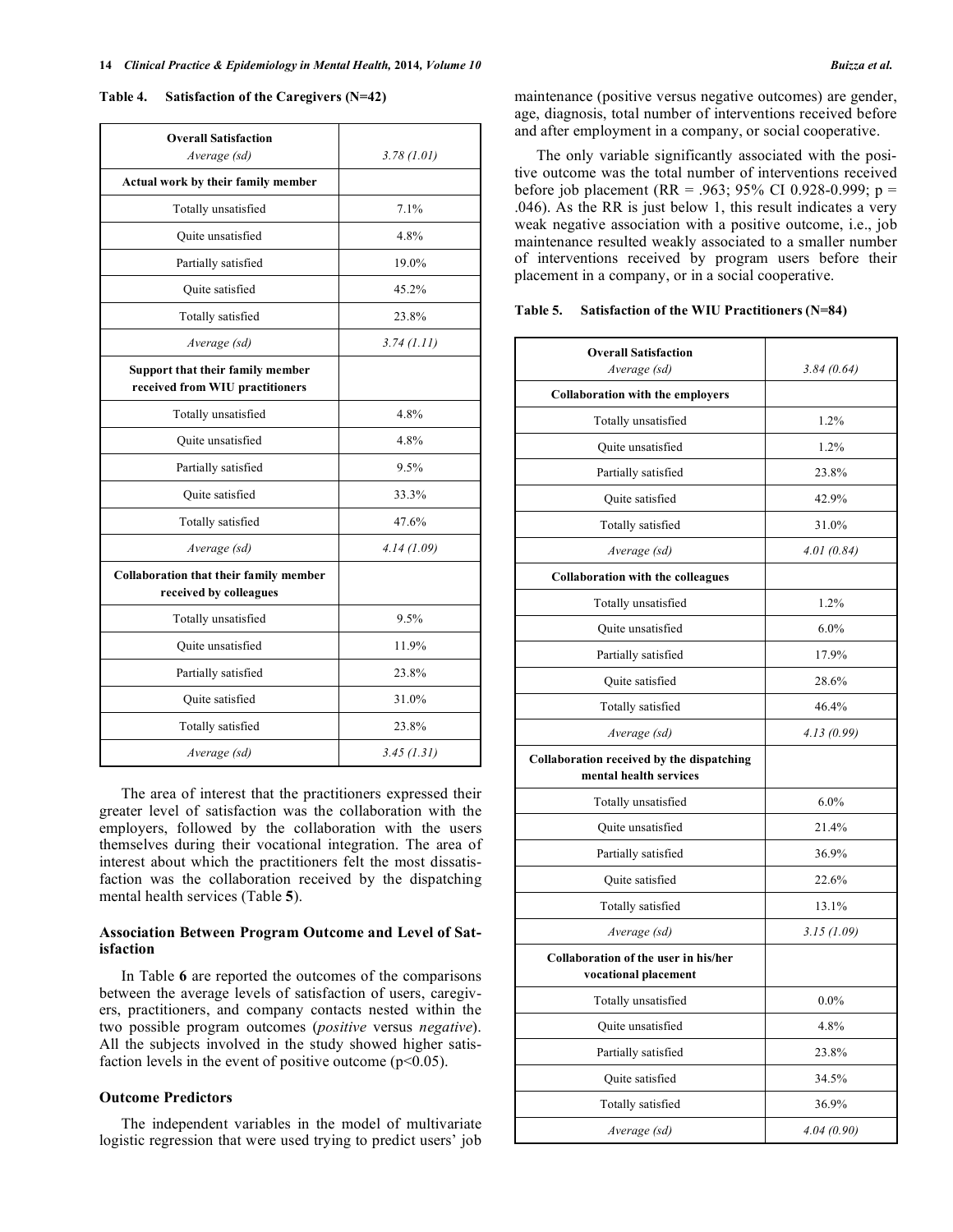| <b>Satisfaction</b>         | <b>Work Outcome</b>         | N        | Average (sd)            | <b>P-value</b> |
|-----------------------------|-----------------------------|----------|-------------------------|----------------|
| Company<br><b>Contacts</b>  | <b>Negative</b><br>Positive | 17<br>39 | 4.27(.43)<br>4.66(.39)  | .002           |
| Caregivers                  | Negative<br>Positive        | 11<br>30 | 2.81(.98)<br>4.15(.77)  | .000           |
| WIU<br><b>Practitioners</b> | <b>Negative</b><br>Positive | 28<br>54 | 3.46(.56)<br>4.02(.60)  | .000           |
| <b>Users</b>                | Negative<br>Positive        | 18<br>46 | 3.29(1.04)<br>4.35(.55) | .001           |

**Table 6. Satisfaction and Outcome** 

#### **DISCUSSION**

This study dealt with the daily practice of vocational placement service with the aim of identifying any variables predictive of its outcomes, whose main one is employment maintenance. The research shows that about 65% of the subjects involved in a supported work program kept their employment over time. This study also stresses the validity of using supported employment as an effective strategy to help people with mental disorders to obtain and keep competitive jobs.

At an international level, it has now been agreed since some time, that people receiving a program, like the IPS, perform on the job more effectively even in competitive employment, and do it longer, than those who undergo traditional professional rehabilitative approaches. Moreover, it would seem that receiving IPS could lower the probability of suffering more hospitalizations and could even lower the risk of dropping out from work [27].

This present study shows that the total number of interventions, received before job placement, is the only variable somehow associated with the program outcome. This result indicates the tendency of job maintenance to be, albeit weakly, negatively linked with the number of interventions received after the beginning of the program, but before the users' placement in a company, or in social cooperative. This result could be at odd with the results by Leff and collaborators who, in their study [26], found that the amount of job support received was significantly associated with the number of months that their patients spent in their first competitive job. However, these authors did not consider whether job support was given, or not, before users' job placement, opening the possibility that their patients had received more job support just because they had spent more time on the job. Of course, this would invalidate the hypothesis that job support could have been a causal factor associated with job maintenance. In this study the causal role between job support and job maintenance is, therefore, questionable.

A negative relationship between prior support and job maintenance was found by John and collaborators. In their study they proved that two different categories of financial support (social security disability income and supplemental security income), before the beginning of supported employment experience, were negatively associated with future work status [28]. Other studies have explored the impact of support on job maintenance, in the IPS model, but the results are still controversial. In fact, little direct evidence exists supporting the hypothesis that ongoing support contributes to job maintenance, even though it is one of the core tenets of the IPS model. In a recent study Bond and Kukla [29] found a moderate correlation between intensity of employment specialist support and duration of employment, but an important question not answered by their study is whether other sources of support, such as mental health case managers and natural supports, such as family members, can substitute for or augment the assistance of employment specialists. In another study, McGuire and collaborators [30] found that the total IPS contacts were positively associated with weeks worked and that the client background characteristics did not predict service intensity. However, one relationship indicated that participants who were better performers had received more services. Conversely, other studies had found that having more severe symptoms was associated with more intense support.

Also in our study, the results could be attributed to the number of interventions received before entering the work environment, as it could be a proxy of seriousness. When users show higher levels of psychopathology, – or lower levels of psychosocial functioning, and/or a worse background of work experience – they need greater ongoing support by practitioners and that could hinder the attainment of a positive outcome.

Anyway, the above reported studies show that further research on job support is needed, to improve our understanding of variables associated with employment outcomes.

Finally, we have to acknowledge that the possibility of deriving conclusions from this study is hindered by a number of limitations, as follows. Lack of information on subjects previous work experiences, missing the mean follow-up period of job maintenance, lacking information about subjects' psychopathology and, last, but not least, lacking information on personal and social functioning and cognitive profile of tested users. The lack of these data makes it, therefore, impossible to estimate what effects the above-mentioned variables would have had on, both, the choice of entering a specific vocational placement program, and on job maintenance. We cannot be sure of which factors really led to the premature loss of their employment by those people who had a negative outcome. There are many ways that disabilities can affect the capacity to perform effectively on the job. It might simply be that not all people with severe mental disorders can be led to obtain and maintain a job.

All these shortages undoubtedly represent critical elements of this study, but they were unavoidable because they are the consequence of the outlook of Italian services dealing with the mental health patients and/or with their work integration. In Italy, mental health practitioners working in this field do not usually assess, through standardized instruments, the severity of symptoms, the level of disability and the neuropsychological functioning of their patients. In addition, has we were dealing with a retrospective study; we were able to assess just the data that had been collected in a routine service.

We considered satisfaction important and chose to investigated as the dependent variable in our study, as users are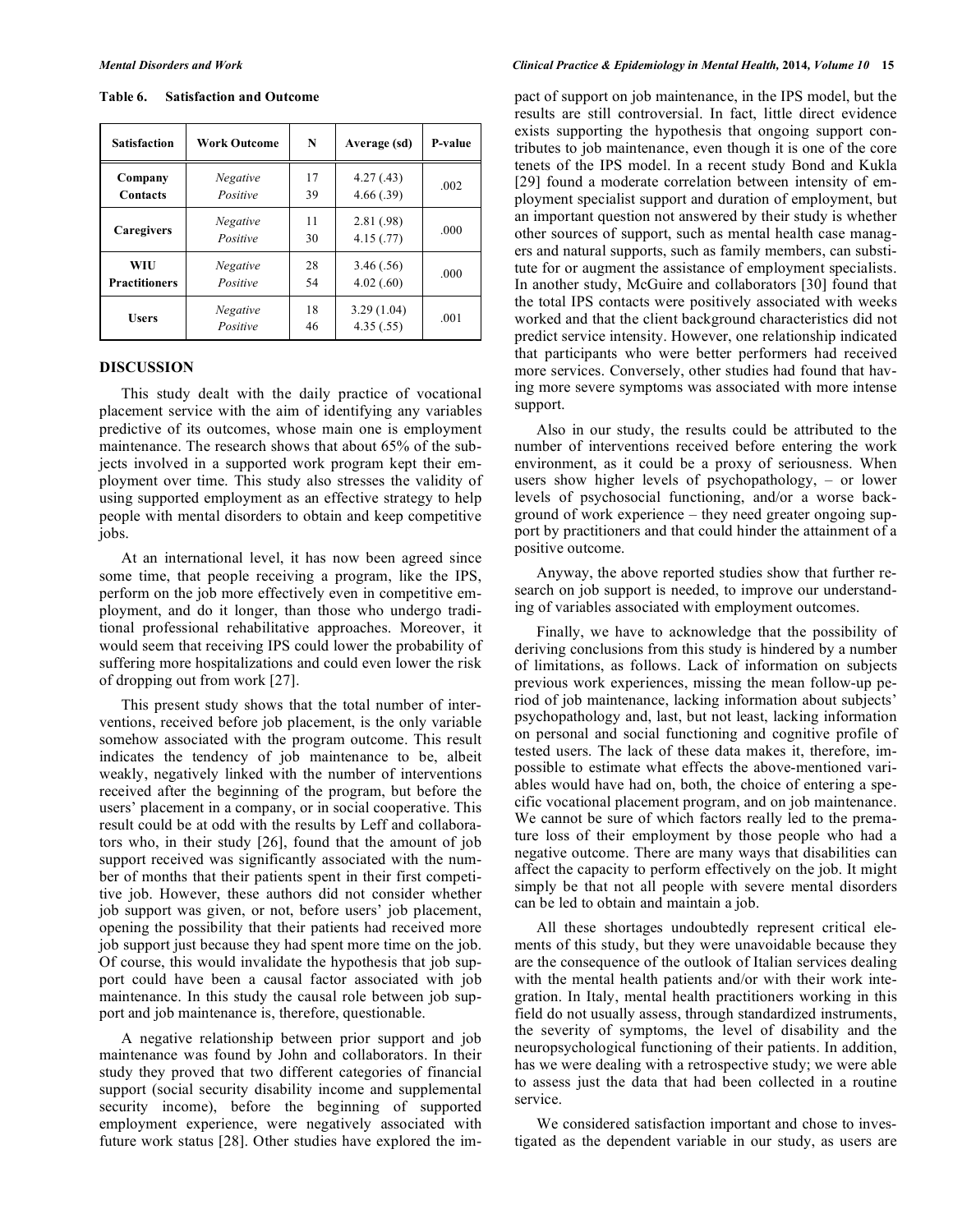becoming more and more active whenever it comes to take decisions about their future and their care. Therefore, they have greater influence, than they had in the past, to change and improve the quality of services by reporting the satisfaction of their experiences. Data show that the area where, both, users as well as their caregivers and company contacts too, express a greater level of satisfaction, is the support received by the practitioners of the WIU. It is possible that this result had been influenced by a social desirability bias, but such satisfaction could also depend on the good support supplied by service practitioners and be the main variable positively affecting the relative effectiveness of the program [31]. However, no other variables, which could be associated with a lower, or greater, level of satisfaction, and to the main outcome as well, were collected. Candidate variables would be, e.g., salary, the number of working hours, the type of work, etc.

Finally, a few words must be spent on the satisfaction by the practitioners of the WIU, which scored the lowest in the area of the collaboration received by the dispatching mental health services. This result opens an important reflection on the need to increase the collaboration between the different services that, at various levels, take care of mental disorders. No matter how beneficial the effect that job status and work experiences play on the progress of mental illnesses, insufficient interest still seems to persist toward the role that work rehabilitation could play in the treatment of people with mental disorders. It still seems too rare, for mental health practitioners, to consider unemployment a significant stressor for people under their care; but this is a factor that can influence, not just clinical recovery, but also the probability of relapse. Working can indeed be a decisive element for the development of an adequate feeling of self-esteem and for the attainment of a minimum amount of social status by people suffering from mental disorders. It is, therefore, necessary to promote and implement a system of care foreseeing an effective integration of all the services, which deal with mental health, realizing an overall total charge of the person with psychiatric disabilities. Only through a psychosocial rehabilitation thus conceived it would be possible to boost the real social reintegration of people suffering from these disorders.

#### **CONFLICT OF INTEREST**

The authors declare they have not conflict of interest regarding this paper. This work was supported by the Italian Institute of Health (ex article 56, Law 289/2002,  $N^{\circ}$ 534M/7).

#### **ACKNOWLEDGEMENT**

Declared none.

#### **REFERENCES**

- [1] Holzner B, Kemmler G, Meise U. The impact of work-related rehabilitation on the quality of life of patients with schizophrenia. Soc Psychiatry Psychiatr Epidemiol 1998; 3: 624-631.
- [2] Burns T, Catty J, White S, *et al.* The impact of supported employment and working on clinical and social functioning: Results of an international study of individual placemente and support. Schizophr Bull 2009*;* 35(5): 949-58.
- [3] Lehman AF, Steinwachs DS. Patterns of usual care for schizophrenia: initial results from the Schizophrenia Patient Outcome Research Team (PORT) Client Survey. Schizophr Bull 1998; 24: 11- 20.
- [4] Bond GR, Drake RE, Mueser KT, *et al.* An update on supported employment for people with severe mental illness. Psychiatr Serv 1997*;* 48: 335-346.
- [5] Boardman J, Grove B, Perkins R, *et al.* Work and employment for people with psychiatric disabilities. Br J Psychiatry 2003; 182: 467- 8.
- [6] Thornicroft G, Tansella M, Becker T, *et al.* The personal impact of schizophrenia in Europe. Schizophr Res 2004; 69: 125-32.
- [7] Marwaha S, Johnson S, Bebbington P, *et al.* Rates and correlates of employment in people with schizophrenia in the UK, France and Germany. Br J Psychiatry 2007; 191: 30-7.
- [8] Farkas MD, Rogers ES, Thurer S. Rehabilitation outcome of longterm hospital patients left behind by deinstitutionalization. H and CP 1987; 38(8): 864-70.
- [9] Cook JA, Lehman AF, Drake R, *et al.* Integration of psychiatric and vocational services: a multisite randomized, controlled trial of supported employment. Am J Psychiatry 2005; 162(10): 1948-56.
- [10] Blank L, Peters J, Pickvance S, et al. A Systematic Review of the factors which Predict Return to Work for People Suffering Episodes of Poor Mental Health. J Occup Rehabil 2008; 18: 27-34.
- [11] McGurk SR, Mueser KT, Harvey PD, *et al.* Cognitive and Symptom Predictors of Work Outcomes for Clients With Schizophrenia in Supported Employment. Psychiatr Serv 2003; 54(8): 1129-35.
- [12] Tsang HW, Leung AY, Chung RC, *et al.* Review on vocational predictors: a Systematic review of predictors of vocational outcomes among individuals with schizophrenia: an update since 1998. Aust N Z J Psychiatry 2010; 44(6): 495-504.
- [13] Stansfeld SA, Fuhrer R, Head J. Impact of common mental disorders on sickness absence in an occupational cohort study. Occup Environ Med 2011; 68(6): 408-13.
- [14] Stansfeld SA, Rael EG, Head J, *et al.* Social support and psychiatric sickness absence: a prospective study of British civil servants. Psychol Med 1997; 27(1): 35-48.
- [15] Michie S, Williams S. Reducing work related psychological ill health and sickness absence: a literature review. Occup Environ Med 2003; 60: 3-9.
- [16] Catty J, Lissouba P, White S, *et al.* Predictors of employment for people with severe mental illness: results of an international sixcentre randomised controlled trial. Br J Psychiat 2008; 192(3): 224- 31.
- [17] Kin Wong K, Chiu R, Tang B, *et al.* A randomized controlled trial of a supported employment program for persons with long-term mental illness in Hong Kong. Psychiatr Serv 2008; 59(1): 84-90.
- [18] Becker DR, Drake RE. Individual placement and support: A community mental health center approach to vocational rehabilitation. Community Ment Health J 1994; 30: 193-206.
- [19] Salyers MP, Becker DR, Drake RE, *et al.* A ten-years follow-up of a supported employment program. Psychiatr Serv 2004; 55: 302-8.
- [20] Becker B, Whitley R, Bailey EL, *et al.* Long-Term Employment Trajectories Among Participants With Severe Mental Illness in Supported Employment. Psychiatr Serv 2007; 58(7): 922-8.
- [21] McGurk SR, Mueser KT. Cognitive and clinical predictors of work outcomes in clients with schizophrenia receiving supported employment services: 4-years follow-up. Adm Policy Ment Health 2006; 33(5): 598-606.
- [22] Nithsdale V, Davies J, Croucher P. Psychosis and the experience of employment. J Rehabil 2008; 18: 175-82.
- [23] Russinova Z, Bloch PP, Lyass A. Patterns of employment among individuals with mental illness in vocational recovery. J Psychosoc Nurs Ment Health Serv 2007; 45(12): 48-54.
- [24] Campbell K, Bond GR, Drake RE, et al. Client predictors of employment outcomes in high-fidelity supported employment: a regression analysis. J Nerv Ment Dis 2010; 198(8): 556-63.
- [25] Buizza C, Ghilardi A, Imbasciati A. La riabilitazione. In: Imbasciati A, Margiotta M, Eds. Compendio di psicologia per operatori sanitari. Padova: Piccin 2005; pp. 427-43.
- [26] Leff HS, Cook JA, Gold PB, *et al.* Effects of job development and job support on competitive employment of persons with severe mental illness. Psychiatr Serv 2005; 56: 1237-44.
- [27] Bond GR, Drake RE. Making the Case for IPS Supported Employment. Adm Policy Ment Health 2014; 41(1):69-73.